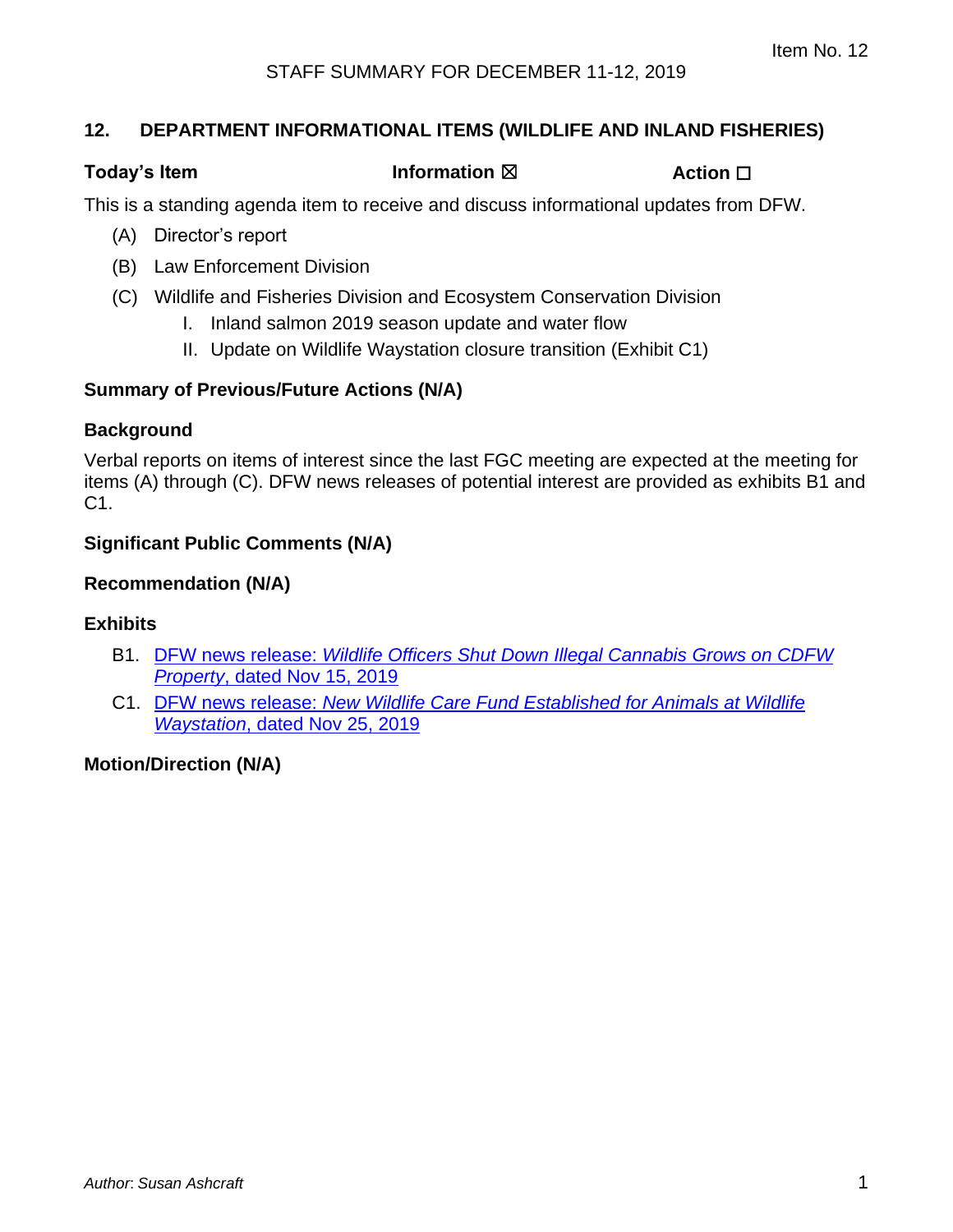<span id="page-1-0"></span>CALIFORNIA DEPARTMENT OF FISH AND WILDLIFE NEWS



# Wildlife Officers Shut Down Illegal Cannabis Grows on CDFW Property

[November 15, 2019](https://cdfgnews.wordpress.com/2019/11/15/wildlife-officers-shut-down-illegal-cannabis-grows-on-cdfw-property/)

#### Trash, poached deer and numerous environmental violations discovered

In October, wildlife officers at the California Department of Fish and Wildlife (CDFW) shut down several illegal cannabis grows in Kern and Tehama counties. The properties are owned by CDFW and set aside as protected wildlife habitat.

Support for the different missions was provided by several entities, including the California Department of Justice, the National Guard, the Kern County Sheriff's Office and the Tehama County Sheriff's Office.

In Kern County, wildlife officers eradicated nearly 10,000 illegal cannabis plants. One grow was discovered on the **[Allensworth Ecological Reserve](https://www.wildlife.ca.gov/Lands/Places-to-Visit/Allensworth-ER)** with approximately 509 plants. Four subjects were arrested for felony cultivation, conspiracy, possession of methamphetamine, possession of a stolen firearm and numerous environmental violations. During the course of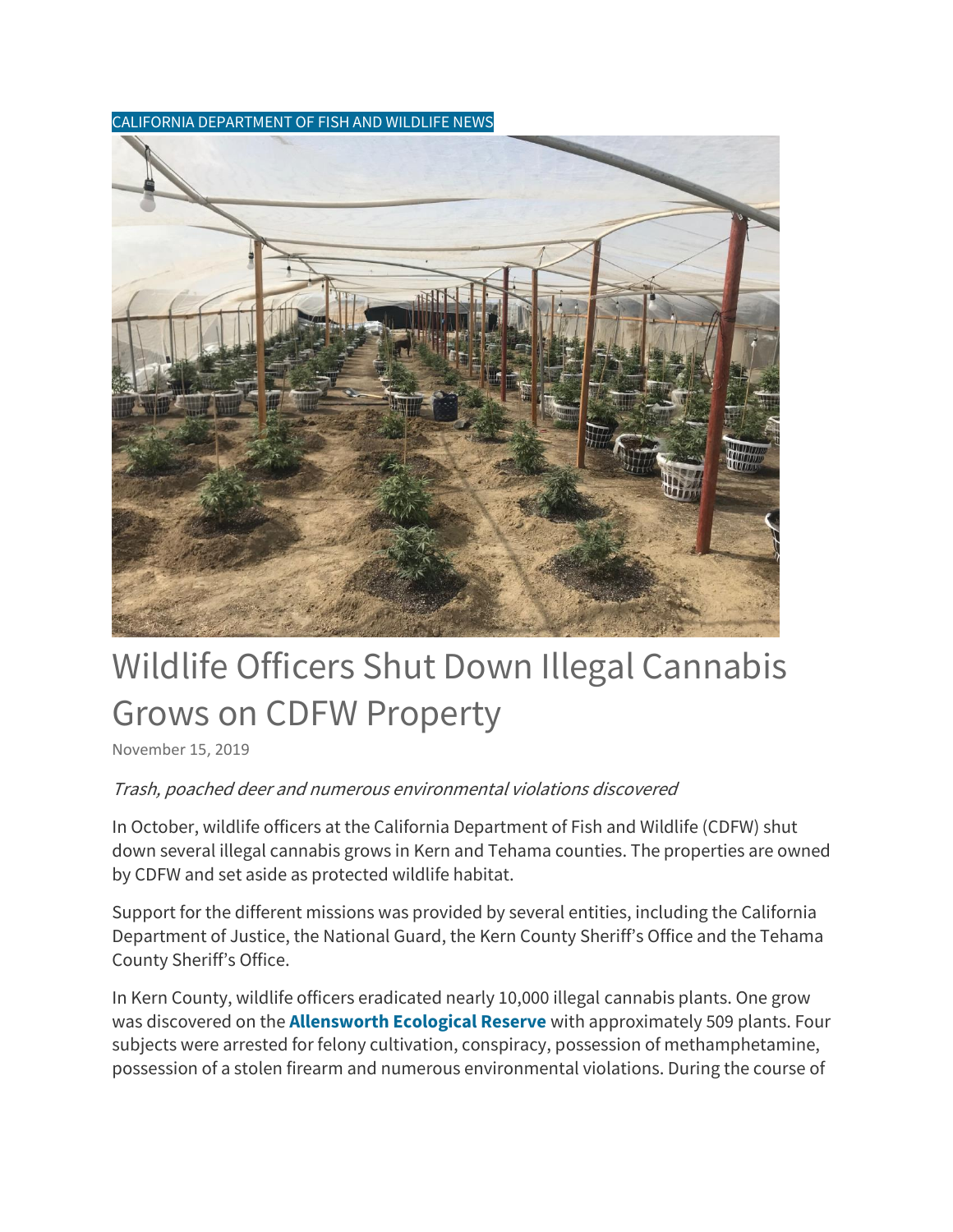that investigation, officers located and eradicated another two plots adjacent to the ecological reserve with another 6,799 plants.

A third illegal grow site was discovered on CDFW land in western Kern County. Approximately 2,270 plants were eradicated and six search warrants were served all within a quarter mile of each other. There were no suspects at the locations.

"Sadly, discovering thousands of illegal plants on CDFW property demonstrates the extent those involved in illegal cultivation will go to grow their product," said David Bess, CDFW Deputy Director and Chief of the Law Enforcement Division. "Those individuals engaged in this egregious behavior have no respect for the unique species of plants and wildlife that depend on these protected areas to live and thrive."

In Tehama County, an illegal grow was discovered along Antelope Creek in the **[Tehama](https://www.wildlife.ca.gov/Lands/Places-to-Visit/Tehama-WA)  [Wildlife Area](https://www.wildlife.ca.gov/Lands/Places-to-Visit/Tehama-WA)**. Approximately 2,500 fully budded plants were eradicated and nearly 250 lbs. of processed cannabis was seized. Evidence of a poached deer was also discovered. No suspects were onsite or arrested. Each property contained numerous environmental violations including litter, pollution, habitat destruction, illegal water diversions, alteration of a streambed, sediment discharge and other serious environmental crimes.

All these illegal cannabis grows were located in counties with sensitive wildlife habitat which are home to several important species of plants, birds, mammals and fish found nowhere else in the world.

CDFW encourages the public to report illegal cannabis cultivation and environmental crimes such as water pollution, water diversions and poaching to the CalTIP hotline by calling (888) 334-2258 or texting information to "TIP411" (847411).

###

#### **Media Contact:**

**[Janice Mackey](mailto:janice.mackey@wildlife.ca.gov)**, CDFW Communications, (916) 207-7891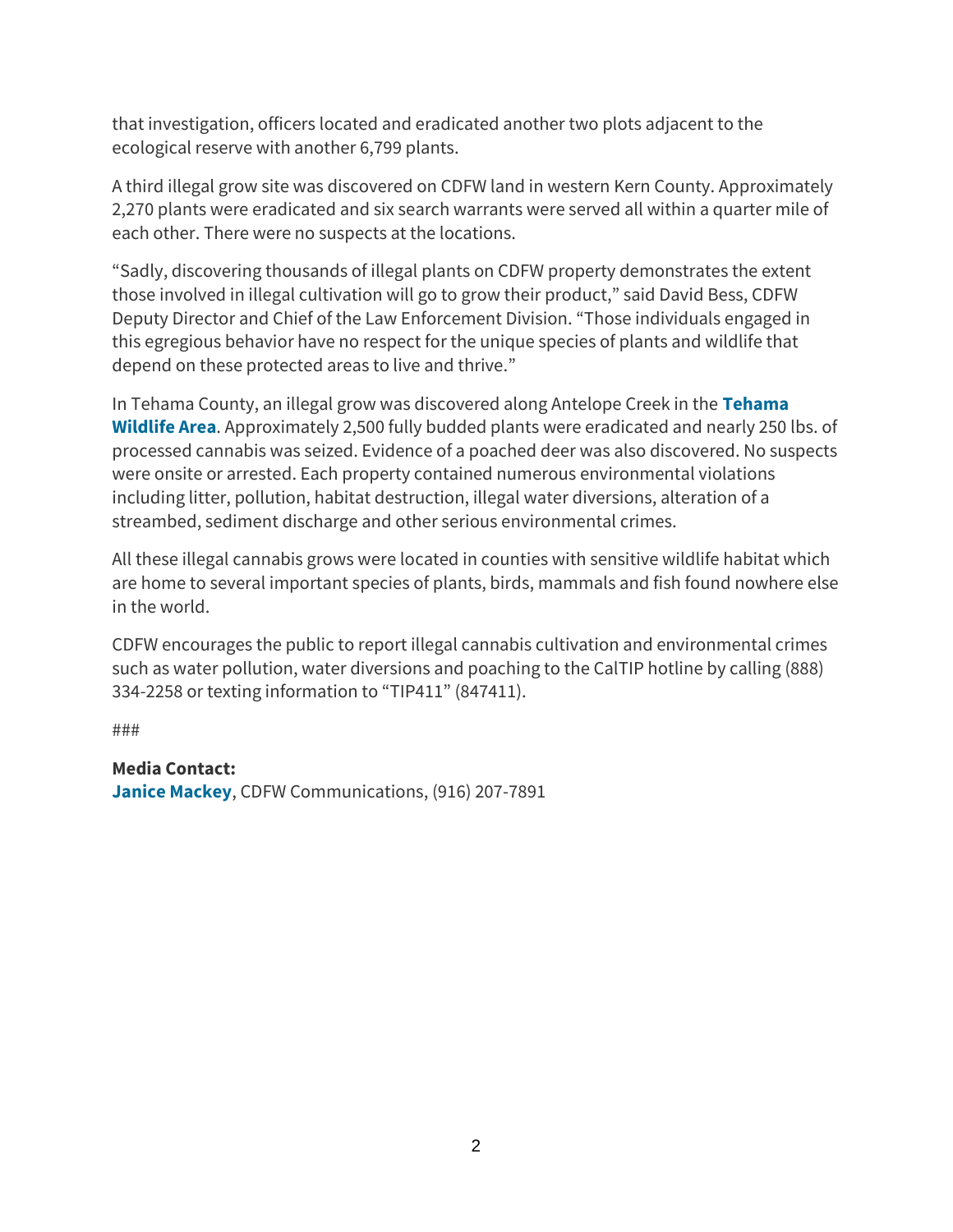<span id="page-3-0"></span>**CALIFORNIA DEPARTMENT OF FISH AND WILDLIFE NEWS**



## **[New Wildlife Care Fund Established for Animals at](https://cdfgnews.wordpress.com/2019/11/25/new-wildlife-care-fund-established-for-animals-at-wildlife-waystation/)  [Wildlife Waystation](https://cdfgnews.wordpress.com/2019/11/25/new-wildlife-care-fund-established-for-animals-at-wildlife-waystation/)**

[November 25, 2019](https://cdfgnews.wordpress.com/2019/11/25/new-wildlife-care-fund-established-for-animals-at-wildlife-waystation/)

After 40 years of caring for abandoned and surrendered exotic and domestic animals in Southern California, the Wildlife Waystation closed its doors earlier this year.

With the aid of the California Department of Fish and Wildlife (CDFW), nearly half of the 500 animals at the Waystation have found homes at other sanctuaries, including grizzly bears, black bears, African lions, tigers, bison, hyenas, primates, exotic small cats, birds, reptiles and horses.

But the remaining animals – including 39 chimpanzees that will need to be kept together in a number of family units – are in critical need of help. Thanks to a partnership with the Santa Monica-based non-profit Seventh Generation Advisors (SGA), a new fund has been established to accept tax-deductible donations from members of the public who would like to contribute to the costs for vital veterinary care, feeding and housing for the wild animals that are still at the Wildlife Waystation.

CDFW assumed oversight of the care and placement of the wild animals on-site when Wildlife Waystation's board of directors voluntarily surrendered its restricted species permits in August 2019. CDFW and Los Angeles County, in coordination with remaining Wildlife Waystation staff and board members, are collaborating to rehome the animals and ensure that they are being properly cared for in the interim.